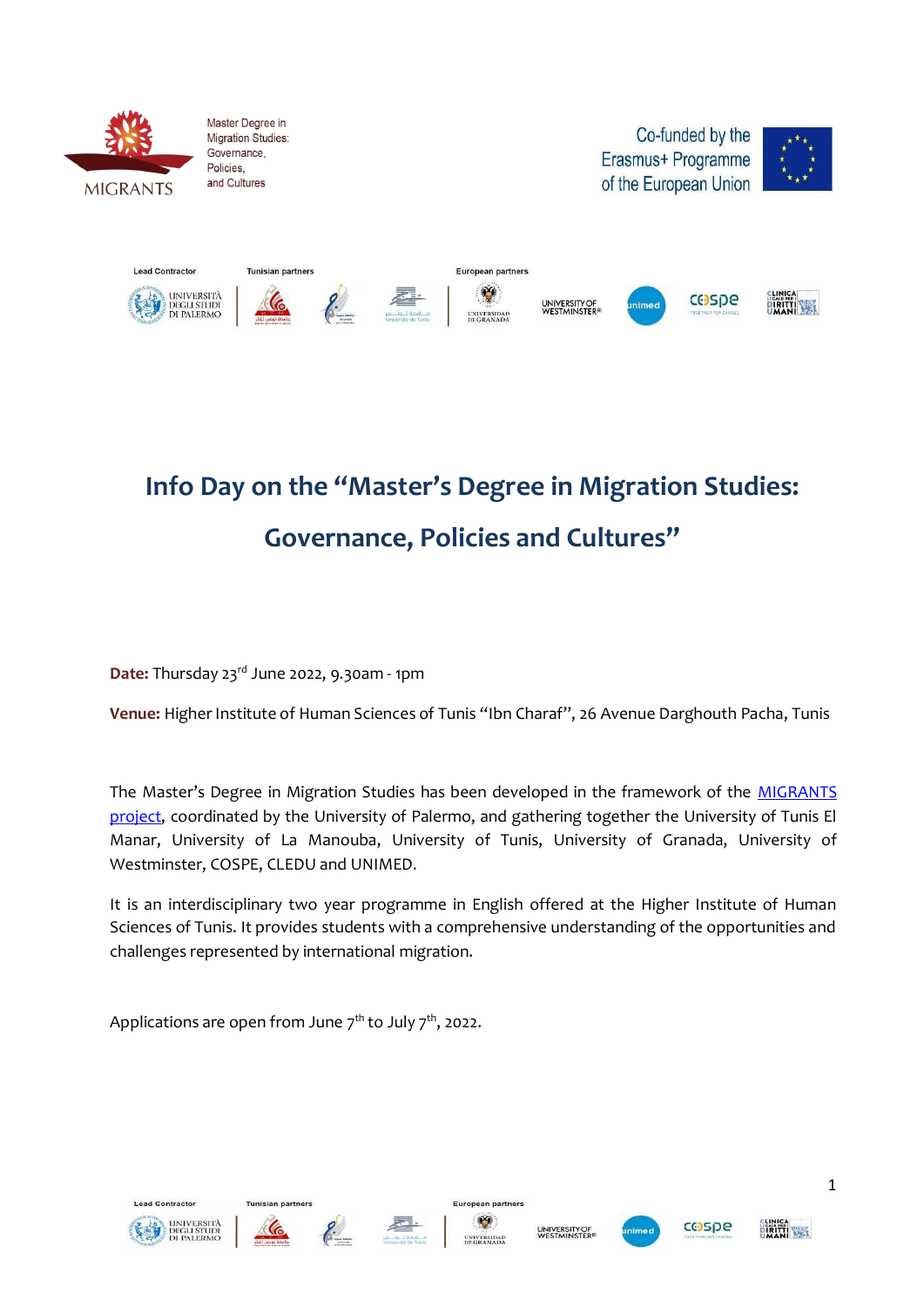## **PROGRAMME**

## **09.30 am Opening and Welcome**

Welcome Speech

Presentation of the project

Prof. Samira MECHRI, University of Tunis El Manar, Tunisia

Prof. Serena MARCENÒ, University of Palermo, Italy - Coordinator of the MIGRANTS project

**09.45 am Institutional Greetings**

Prof. Moez CHAFRA, President of the University of Tunis El Manar

Prof. Habib Sidhom, President of the University of Tunis

Prof. Jouhaina Ghrib, President of the University of La Manouba

Prof. Mohsen El Khouni, Director of the Higher Institute of Human Sciences of Tunis

Prof. Abdelhamid Fenina, Dean of the Faculty of Human and Social Sciences of Tunis

Prof. Moncef Taieb, Dean of the Faculty of Letters, Arts and Humanities of Manouba

**10.15 am Presentation of the Master's Degree in Migration Studies: Governance, Policies and Cultures (objectives, methodologies, prospects)**

Prof. Samira Mechri, University of Tunis El Manar

Prof. Khaled Kchir, University of Tunis

Prof. Habib Ben Boubaker, University of La Manouba

**10.45 am Coffee Break and Reception**

**11.15 am Internationalization (coaching and mentoring, Double Diploma and mobility)**

Prof. Rim Triki, University of Tunis El Manar

Dr. Marco Di Donato, University of Palermo



**Lead Contracto** 







European partners





2

**PIRITI WAY**